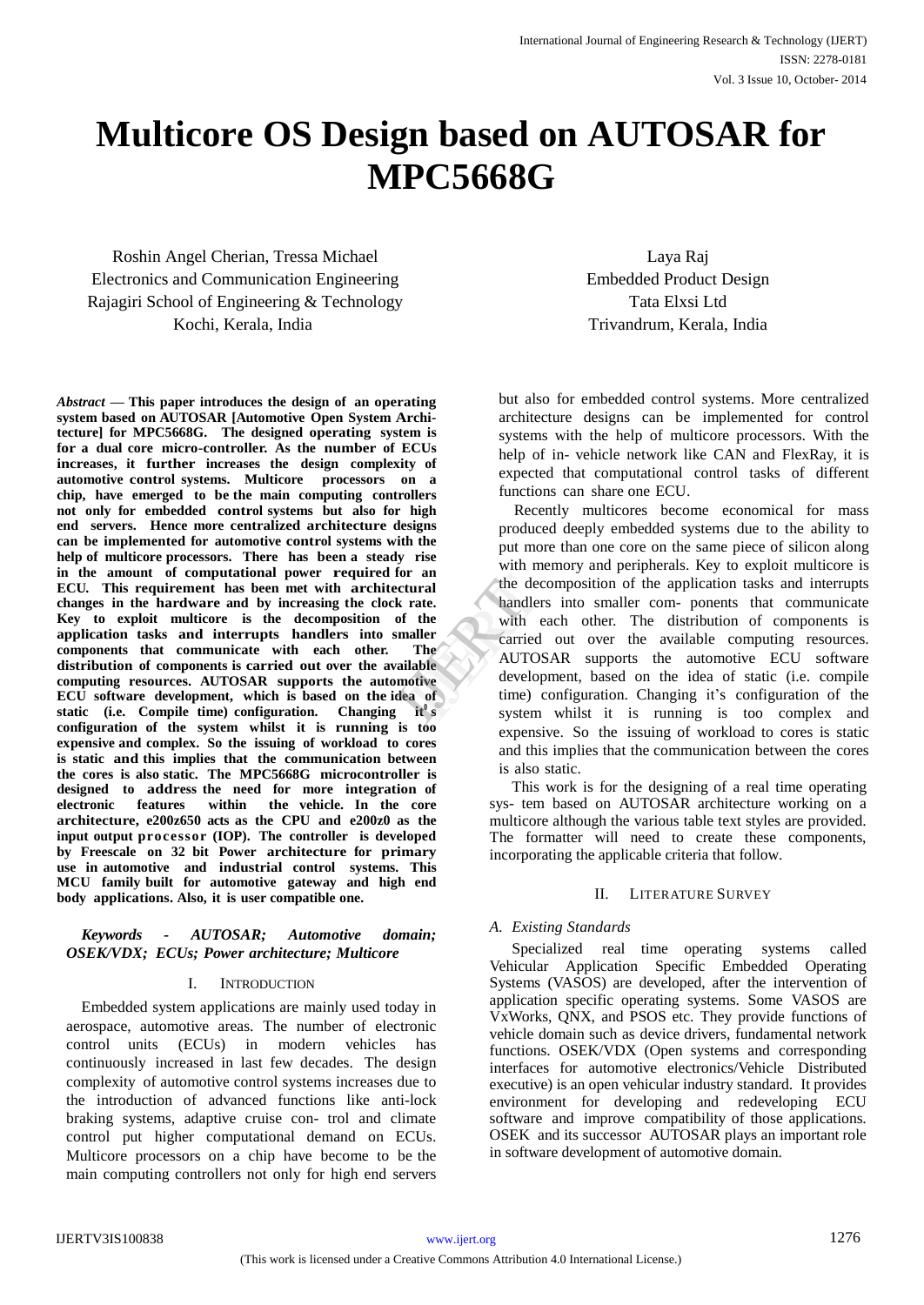1) VxWorks: VxWorks is a versatile RTOS which offers the developer a great deal of control over scheduling of tasks and synchronization. It is one of the strongest points of the operating system and for RTOS this is essential one, because it is a need to make sure things happen when they should and that they do not interfere with other, i.e. aerospace or healthcare with a safety critical system. One of the weakest points of VxWorks, is the allocation of memory with fragmentation. It is due to the first fit algorithm used in the allocation of memory space.

2) QNX: QNX Neutrino is widely used as the basis for automotive electromechanical components, industrial control systems, medical instruments, nuclear power plants, defense systems and other mission critical applications. It<sup> $0$ </sup> s software architecture is the key to building the flexibility that automakers need. It helps the software strategy that maximizes their productivity.

3) PSOS: PSOSystem is a modular, high performance real time operating system designed specifically for embedded microprocessors. Based on open systems standards, it provides a complete multitasking environment. PSOS is well suited to situations in which one wants to support many applications with different or conflicting requirements. There is no much more difference between PSOS and Vxworks. Because PSOS is not allowed to develop more since WindRiver owned it.

4) OSEK/VDX: OSEK/VDX (Open systems and corresponding interfaces for automotive electronics / Vehicle Distributed executive) is an open vehicular industry standard. It provides environment for developing and redeveloping ECU software and improve compatibility of those applications. OSEK OS provides a sufficiently flexible scheduling policy to schedule AUTOSAR systems. It is a mature specification and implementations are used in millions of ECUs worldwide. OSEK time OS and the HIS Protected OSEK are immature specifications that contain concepts necessary for AUTOSAR and satisfy specific application domains. Advantages of OSEK/VDX are portability and reliability. OSEK/VDX is an operating system meant for distributed embedded control units.

# III. MOTIVATION

The recent developments on AUTOmotive Open System ARchitecture (AUTOSAR) have established several standards for automotive software and hardware designs, which explains the directions for designing centralized architecture with multicore ECUs for automotive control systems. There has been a steady rise in the amount of computational power required for an ECU. This requirement has been met with architectural changes in the hardware and by increasing the clock rate. Both of these have resulted in ECU that provide more computational power but also have increased power dissipation. The heat thereby generated must be conducted away from the ECU. So increasing the clock speed does not result in more power for free. Instead it incurs a significant cost in terms of the thermal design and manufacture of the ECU. A simple architectural change to make to the microprocessor is to

add more cores (or CPUs). A core takes a relatively small amount of the die area and overall power consumption. So adding more cores is a simple way to increase computing power for a specific clock frequency without significantly increasing the power dissipation. However, the software architectural implications of adding more cores must be taken into account.

Recently multicores become economical for mass produced deeply embedded systems due to the ability to put more than one core on the same piece of silicon along with memory and peripherals. Key to exploit multicore is the decomposition of the application tasks and interrupts handlers into smaller components that communicate with each other. The distributions of components are carried out over the available computing resources. AUTOSAR supports the automotive ECU software development, based on the idea of static (i.e. compile time) configuration. Changing it  $\theta$  s configuration of the system whilst it is running is too complex and expensive. So the issuing of workload to cores is static and this implies that the communication between the cores is also static.

# IV. BLOCK DIAGRAM AND DESCRIPTION

# *A. OS Modules:*

The operating system can be divided into several modules according to their functionality. These modules are essential for the smooth working of OS on the hardware. Some of the modules are hardware dependent and others are not. For regular functioning, each of the modules may depend one another. The modules of OS are Timer, Counter, Alarm, Schedule Table, Events, Tasks, ISR, Scheduler, Resources, Stack Monitoring, Applications, Protection facilities, Hook functions, Error macros, Platform, Spin lock mechanism, IOC, Locatable Entities and Multi core start up concept. OS as a whole does not support any post build variants. Only link time and pre - build variants are supported. The block diagram which describes the OS modules is given below. it.<br>
and<br>
cs<br>
dular<br>
modules are<br>
modules are<br>
modules r<br>
mand others<br>
modules r<br>
modules r<br>
modules r<br>
modules r<br>
modules r<br>
modules r<br>
modules r<br>
modules r<br>
modules r<br>
modules r<br>
modules r<br>
modules r<br>
modules r<br>
modules

# Fig. 1 OS Modules

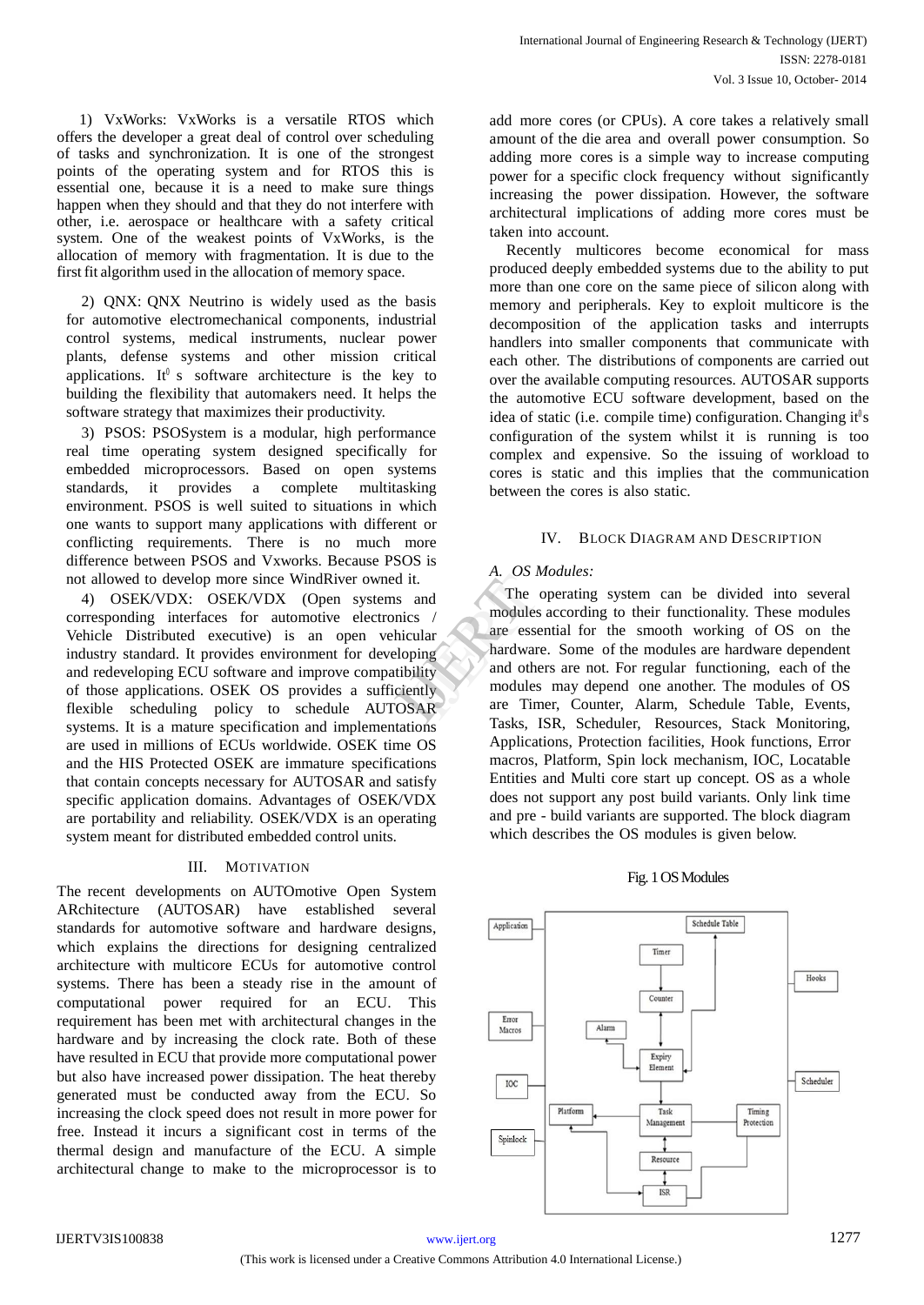#### V. EXPERIMENTATIONS

It is possible to split the whole work into several pieces of small works and called them as tasks. That means, task is a simple program or part of an execution flow that competes with other concurrent tasks for processor execution time. It is an independent entity. Each task is assigned with a priority. With the correct ordering of these small programs make the whole work into a real one. Hence some measures should be taken, which keeps them in real time environment. Tasks are pre-assigned to both of the cores. According to the priorities, these tasks are getting executed.

#### *A. Using Alarms:*

Tasks can be initiated with the help of alarms. Alarms can be made available for the execution of tasks according to the specifications given. Resources can also be used for the above mentioned purpose. It helps the low priority tasks to execute without keeping them in waiting state.

#### VI. FLOW CHART

The functional flow of program execution on a real hardware is explained below with the help of flow charts. The Master core, z6 get activated manually. Then after, z0 called as Slave core activated by z6. Further flow of executions is shown here.



The second flow chart explains the working of a sample program. From the diagram, we can understand that the tasks are assigned to both cores and get executed in parallel manner. It is based on priority. After the activation of idle tasks on both cores, executions of required tasks are carried out. The flow chart is shown below, which explains it clearly. Core 0 and Core 1 indicate Master core and Slave core respectively.



#### VII. IMPLEMENTATIONS

Operating System design was implemented with the help of StarUML design tool. Freescale MPC5668G development board is used for hardware implementation and for compila- tion, WindRiver Diab Compiler is introduced. Then for flash- ing and debugging of the board, Trace32 – LAUTERBACH debugger tool used. help of Strategy and for the introduced board, Transported board and the strategy of the strategy of the strategy of the strategy of the strategy of the strategy of the strategy of the strategy of the strategy of the strat

#### VIII. PARAMETERS

There are some parameters related to real time operating system. These parameters define the characteristics of the OS. Some of the parameters are given in the table.

|  |  | Table 1 – Parameters of OS |  |  |
|--|--|----------------------------|--|--|
|--|--|----------------------------|--|--|

| Features                              | Characteristics                      |  |  |
|---------------------------------------|--------------------------------------|--|--|
| Scheduling                            | Pre-emptive Priority based Algorithm |  |  |
| Memory footprint<br><b>ROM</b><br>RAM | 23.432KB<br>35.676KB                 |  |  |
| Resource Scheduling                   | Priority Ceiling Protocol            |  |  |

#### IX. SIMULATION

As per the part of the work, an operating system based on AUTOSAR for a multicore microcontroller was developed. That means, the two cores are ready for executing tasks simultaneously, which are defined offline. The first step of this work was the code generation. It includes coding of functions, include files, make files, configuration files etc. After this, compilation carried out with the help of WindRiver Diab Compiler. Thus, .elf file generated as the executable image file. The snapshot of elf file generation is given below.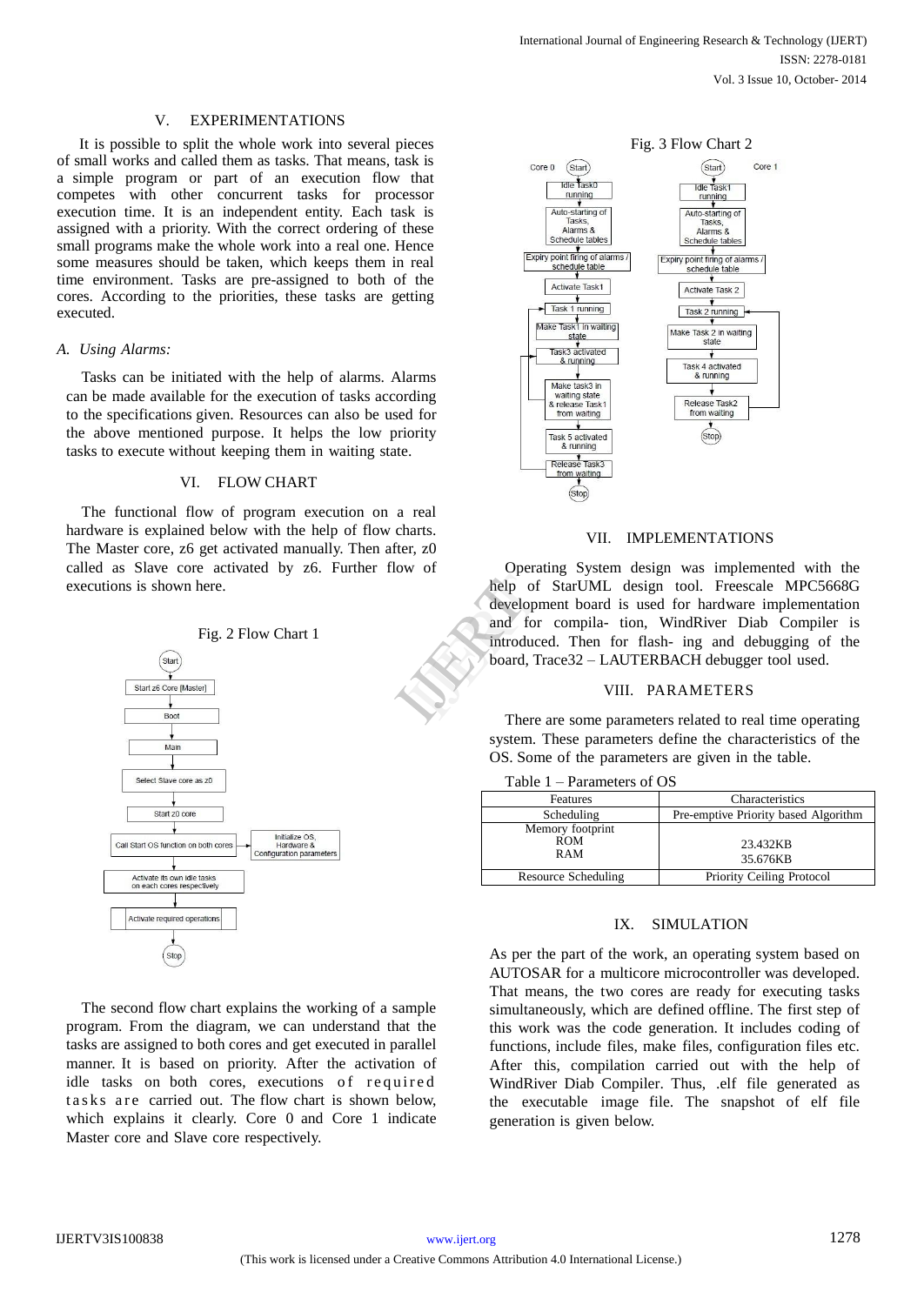

Then, this file gets flashed on to the board with the help Trace32 - LAUTERBACH debugger. After flashing, the elf file loaded into the hardware and ready for execution. The snapshot is given below.

Fig. 5 Flashing



Then, for knowing the execution flow, breakpoints were set and carried out debugging process. During debugging, it can able to watch the program flow based on the tasks defined for execution. Also, the given below snapshots show context switching between tasks of lower and higher priorities. The following are the snapshots during the debugging process.











Fig. 9 Execution of Task1



Fig. 10 Execution of Task2 - Core1